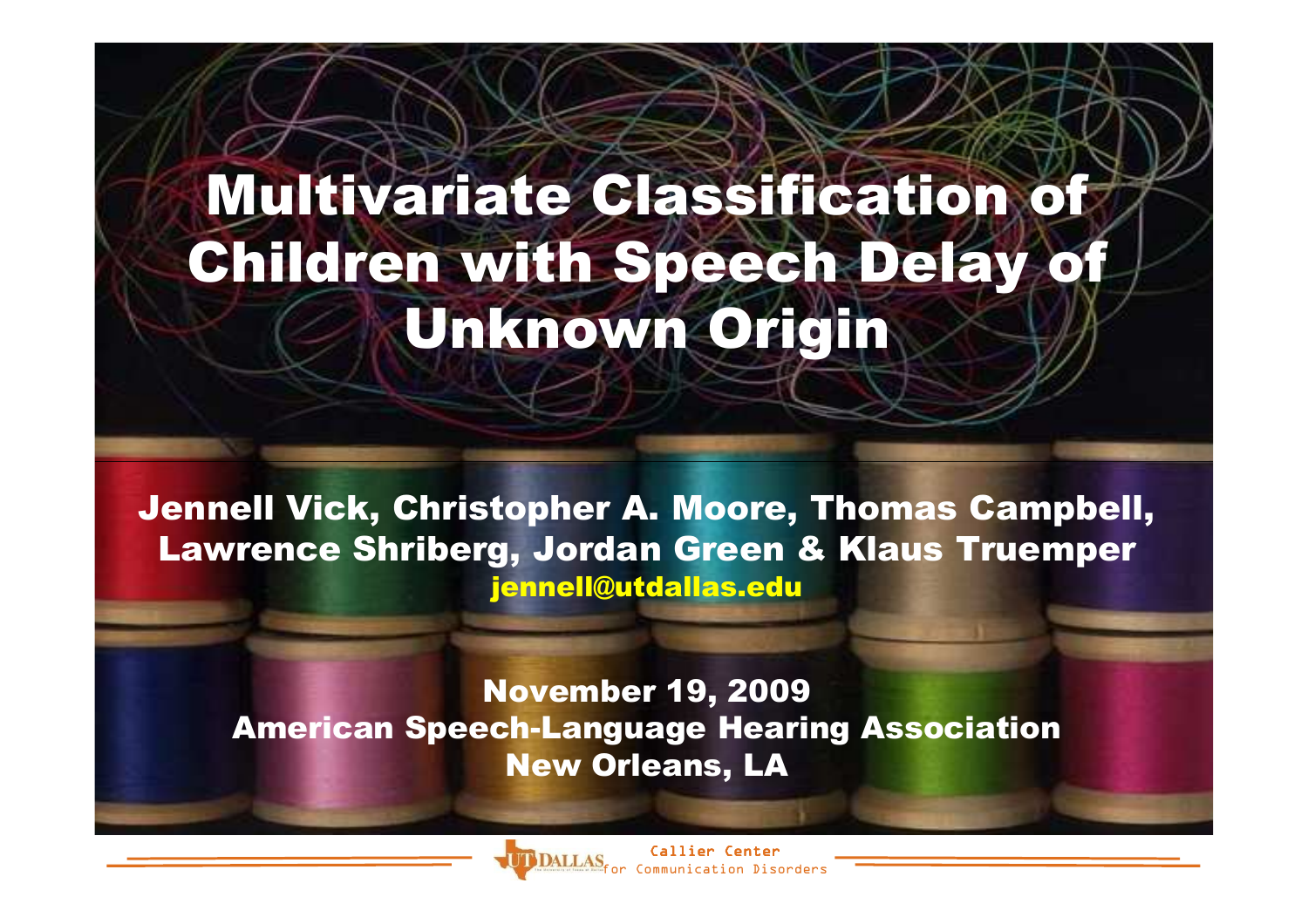### Speech Delay

- Prevalence
	- **Hart Communication**  $15.6\%$  among 3-year-olds  $_{\rm (campbell\ et\ al.\,2003)}$
	- **Hart Communication**  $-$  3.8% among 6-year-olds (Shriberg et al., 1999)
- Sequelae
	- **Hart Communication** - Residual speech sound errors (cf., Shriberg et al., 1997; Flipsen, 2003)
	- **Hart Communication** - Lack of increase in number of syllables per word<br>(Flirsen 2006) (Flipsen, 2006)
	- –- Later difficulites with reading, spelling and literacy throughout life $\boldsymbol{\mathsf{C}}$  (Felsenfeld et al., 1992; Larrivee & Catts, 1999; Raitano et al.,  $_{\rm 20}$ 2004; Shriberg et al., 1999)

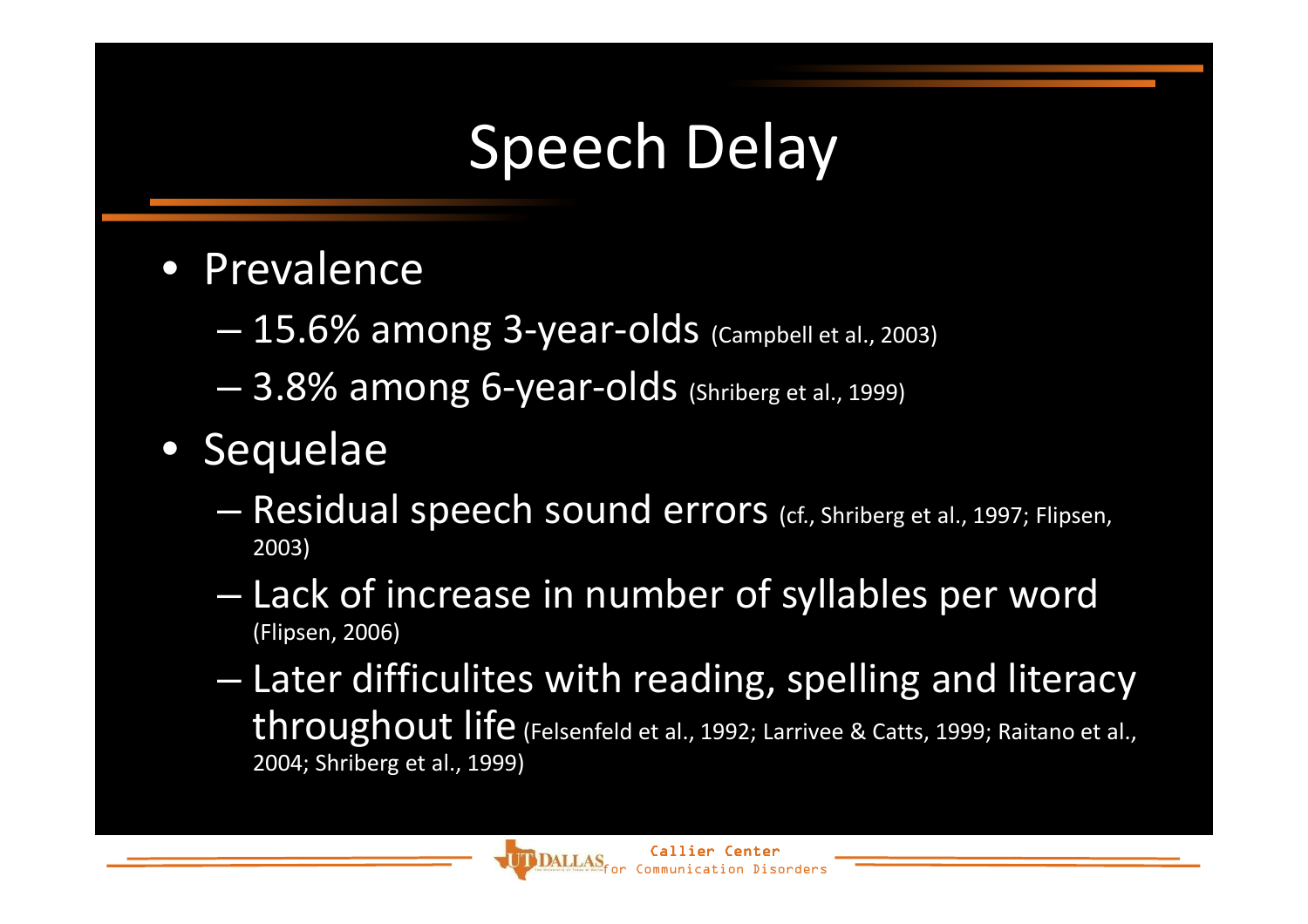# Current Speech Disorders Classification System (SDCS) Categories (Shriberg et al., 2009)

| No.            | <b>Type</b>                            | <b>Subtype</b>                                                        | <b>Abbreviation</b> | <b>Risk Factors</b>                                                     | <b>Processes Affected</b>                 |
|----------------|----------------------------------------|-----------------------------------------------------------------------|---------------------|-------------------------------------------------------------------------|-------------------------------------------|
| 1              | <b>Speech Delay</b>                    | <b>Speech Delay-Genetic</b>                                           | <b>SD-GEN</b>       | Polygenic/<br><b>Environmental</b>                                      | <b>Cognitive-Linguistic</b>               |
| $\overline{2}$ |                                        | <b>Speech Delay-</b><br><b>Otitis Media with Effusion</b>             | <b>SD-OME</b>       | Polygenic/<br><b>Environmental</b>                                      | <b>Auditory-Perceptual</b>                |
| 3              |                                        | <b>Speech Delay- Developmental</b><br><b>Psychosocial Involvement</b> | <b>SD-DPI</b>       | Polygenic/<br><b>Environmental</b>                                      | <b>Affective-</b><br><b>Temperamental</b> |
| 4              | <b>Motor Speech</b><br><b>Disorder</b> | <b>Motor Speech Disorder-</b><br><b>Apraxia of Speech</b>             | <b>MSD-AOS</b>      | <b>Monogenic?</b><br>Oligogenic?                                        | <b>Speech-Motor Control</b>               |
| 5              |                                        | <b>Motor Speech Disorder-</b><br><b>Dysarthria</b>                    | <b>MSD-DYS</b>      | <b>Monogenic?</b><br>Oligogenic?                                        | <b>Speech-Motor Control</b>               |
| <b>6</b>       |                                        | <b>Motor Speech Disorder-</b><br><b>Not Otherwise Specified</b>       | <b>MSD-NOS</b>      | <b>Monogenic?</b><br>Polygenic?<br>Oligogenic?<br><b>Environmental?</b> | <b>Speech-Motor Control</b>               |
| $\overline{7}$ | <b>Speech Errors</b>                   | <b>Speech Errors-Sibilants</b>                                        | $SE-SI$             | <b>Environmental</b>                                                    | <b>Phonological</b><br><b>Attunement</b>  |
| 8              |                                        | <b>Speech Errors-Rhotics</b>                                          | $SE-tr/$            | <b>Environmental</b>                                                    | <b>Phonological</b><br><b>Attunement</b>  |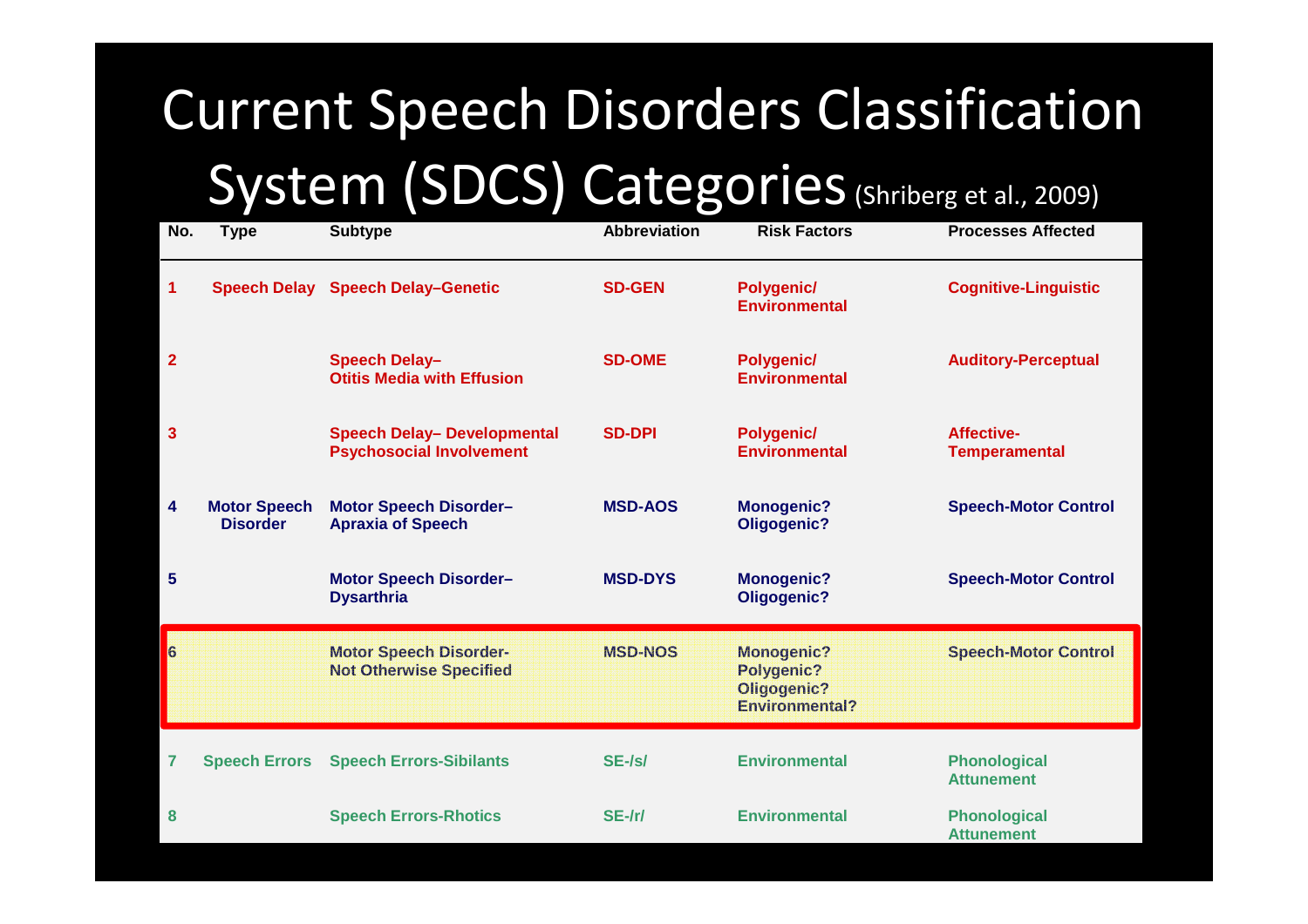### 160 Participants

97 children with idiopathic speech delay (SD)

- $\mathcal{L}_{\mathcal{A}}$ 66 males; 34 females
- $\mathcal{L}_{\mathcal{A}}$  , where  $\mathcal{L}_{\mathcal{A}}$  is the set of the set of the set of the set of the set of the set of the set of the set of the set of the set of the set of the set of the set of the set of the set of the set of the — ID'd as SD by referring SLP <u>or</u> classified as such by SDCS
- – Mean age: 46.02 months Range: 35 –59 months
- 63 children with typical speech acquisition used as a reference while plotting discovered subgroups
	- $\mathcal{L}_{\mathcal{A}}$ 27 males; 36 females
	- $\mathcal{L}_{\mathcal{A}}$  , where  $\mathcal{L}_{\mathcal{A}}$  is the set of the set of the set of the set of the set of the set of the set of the set of the set of the set of the set of the set of the set of the set of the set of the set of the Mean age: 46.13 months Range: 36 – 57 months

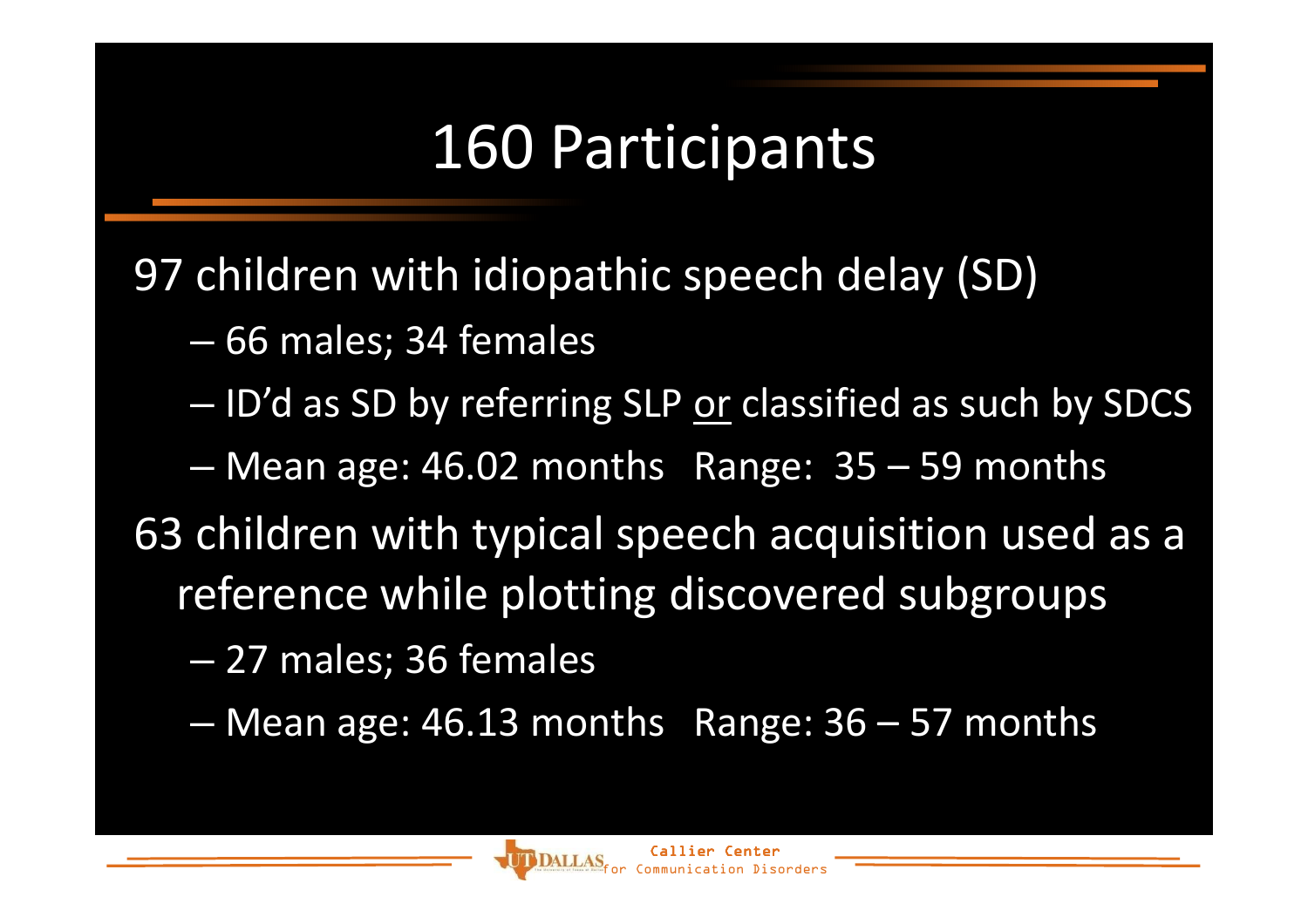# 12 Tasks

- Contrastive lexical stress task
	- – $-$  Trochaic and iambic stress
	- **Hart Communication** /baba/, /mama/, /papa/
- Syllable repetition task (SRT; Shriberg, Lohmeier, Campbell, Dollaghan, Green, and Moore, 2009; Shriberg, Lohmeier, Dollaghan, & Campbell, 2006)
	- –/bama/ , /bada/ , /bamana/ , /manaba/
- Nonspeech tasks
	- Chewing, vertical jaw oscillation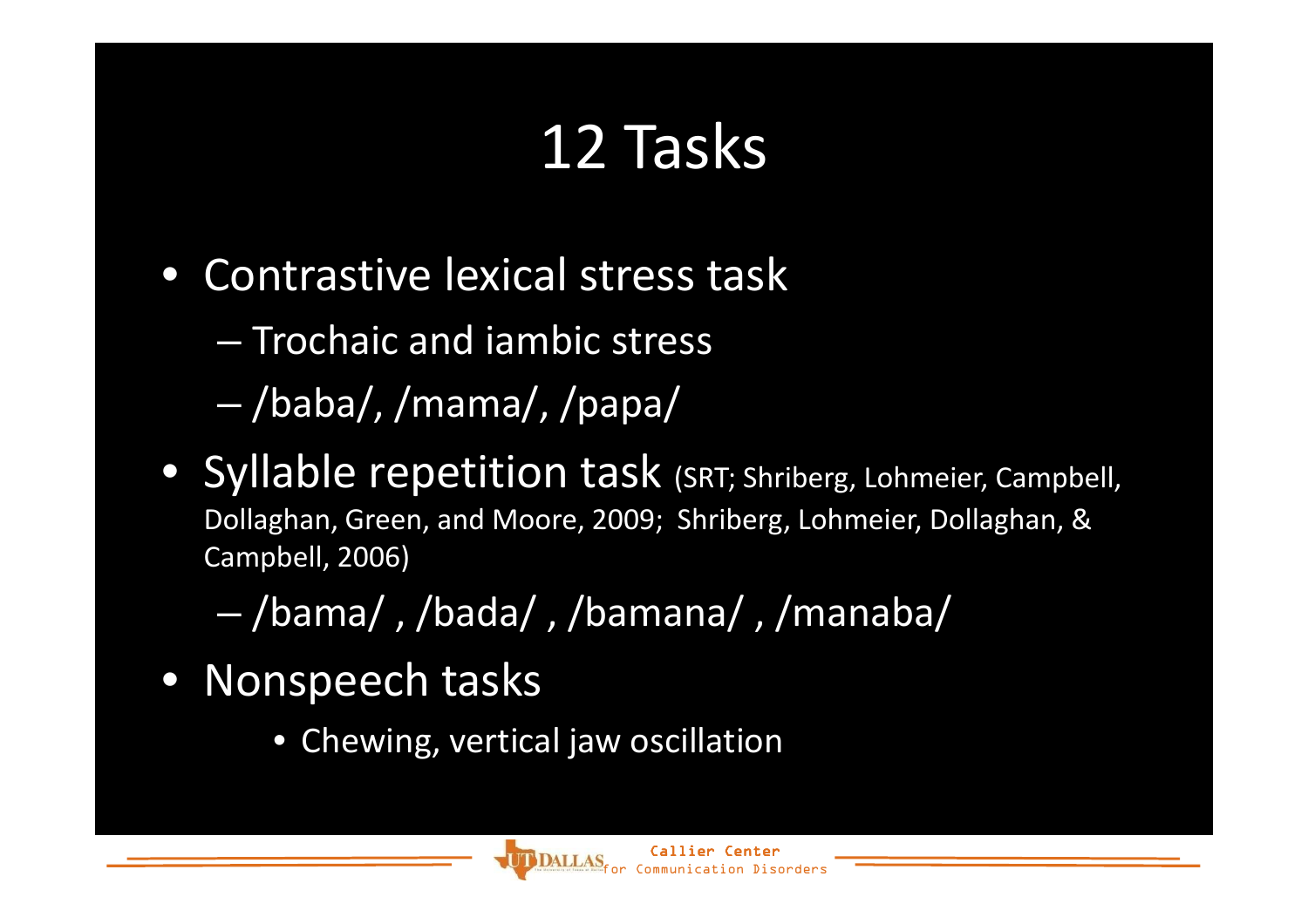### 75 Measures

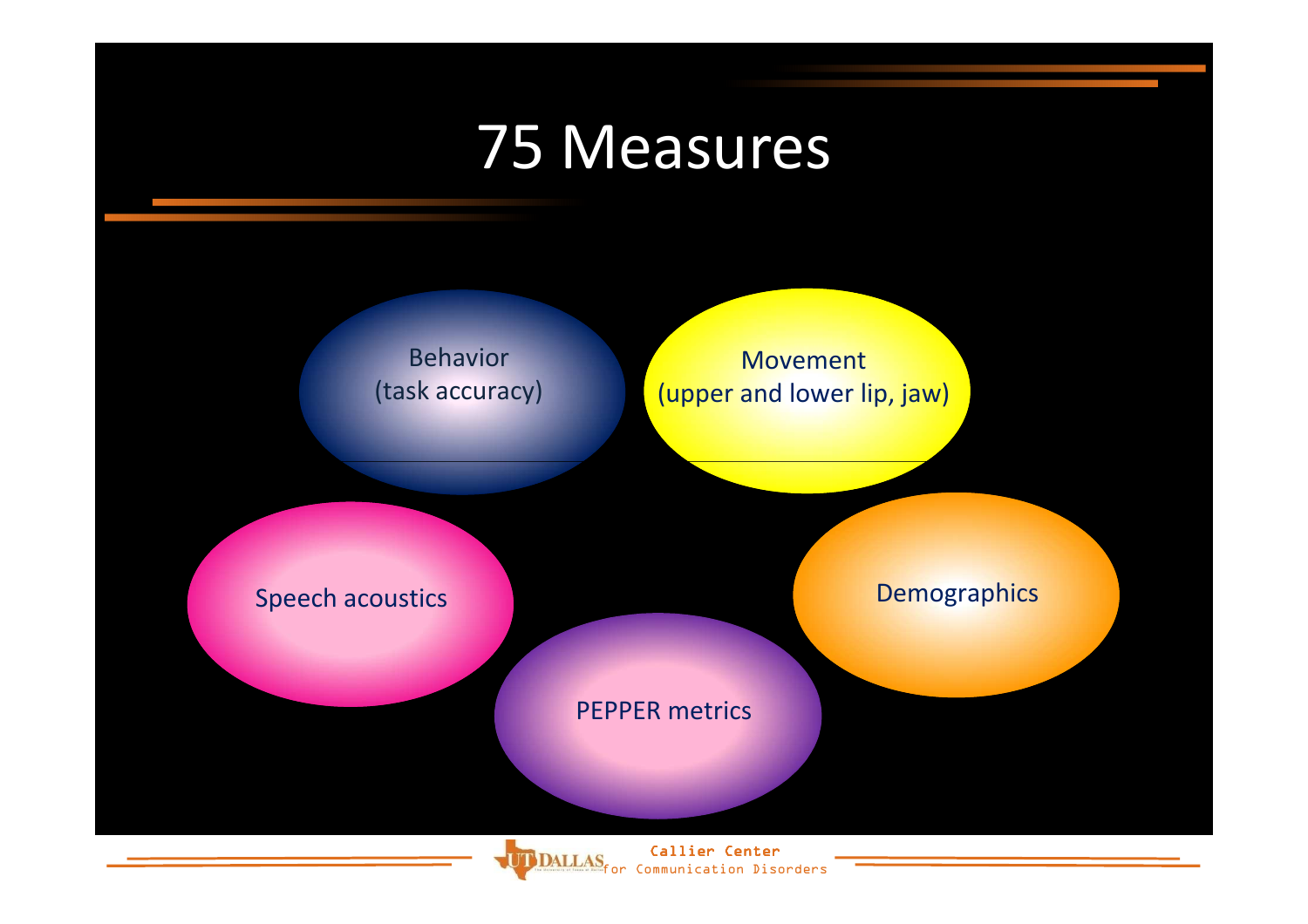# Subgroup Discovery



**Callier Center**<br>for Communication Disorders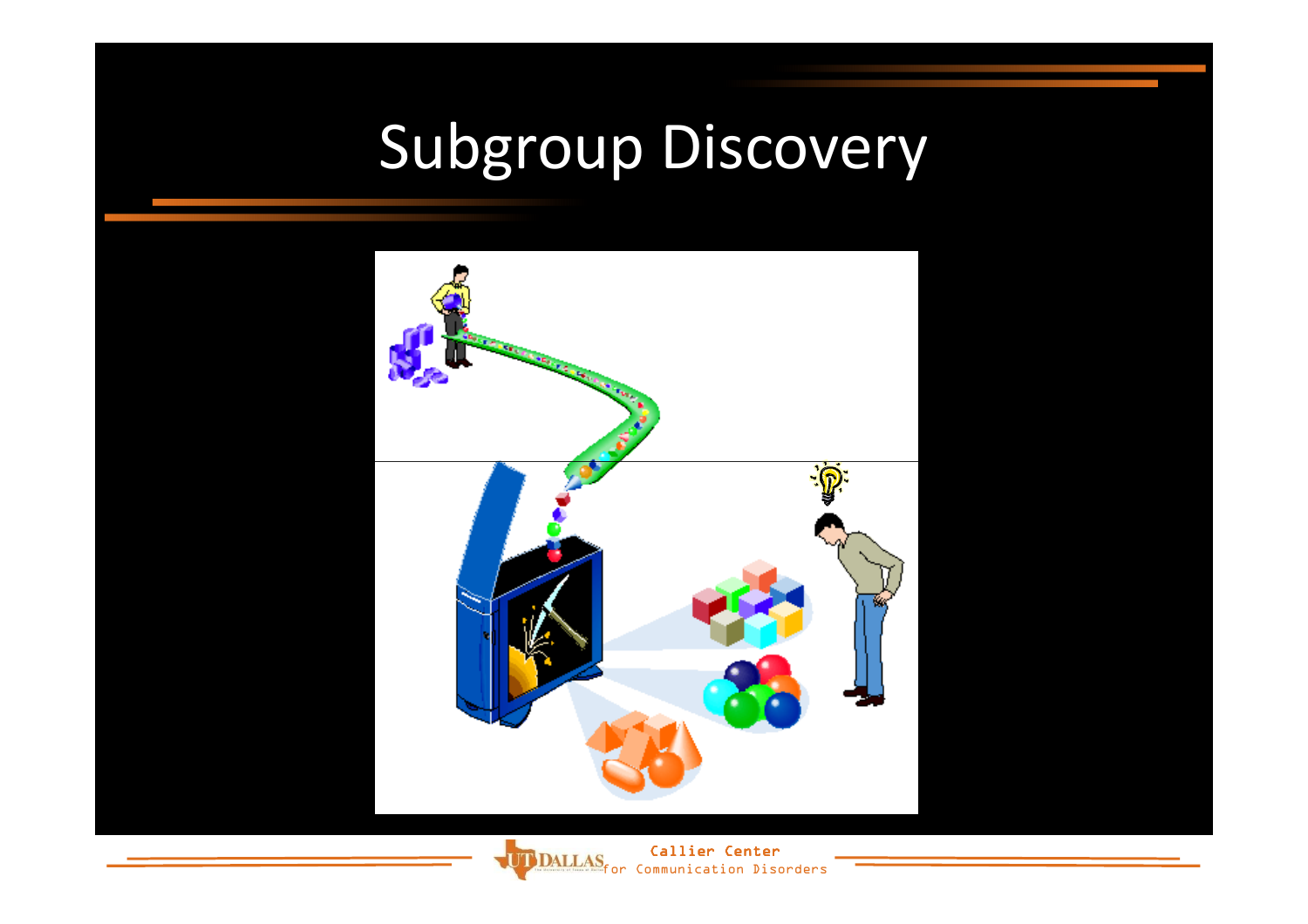# EXARP Algorithm

Truemper, 2009; Moreland & Truemper, 2009

- The subgroups are described by patterns or rules that relate an *explaining variable* to *target variables*
- Significance is determined by the exclusivity of the group
	- – $-$  Training and testing sets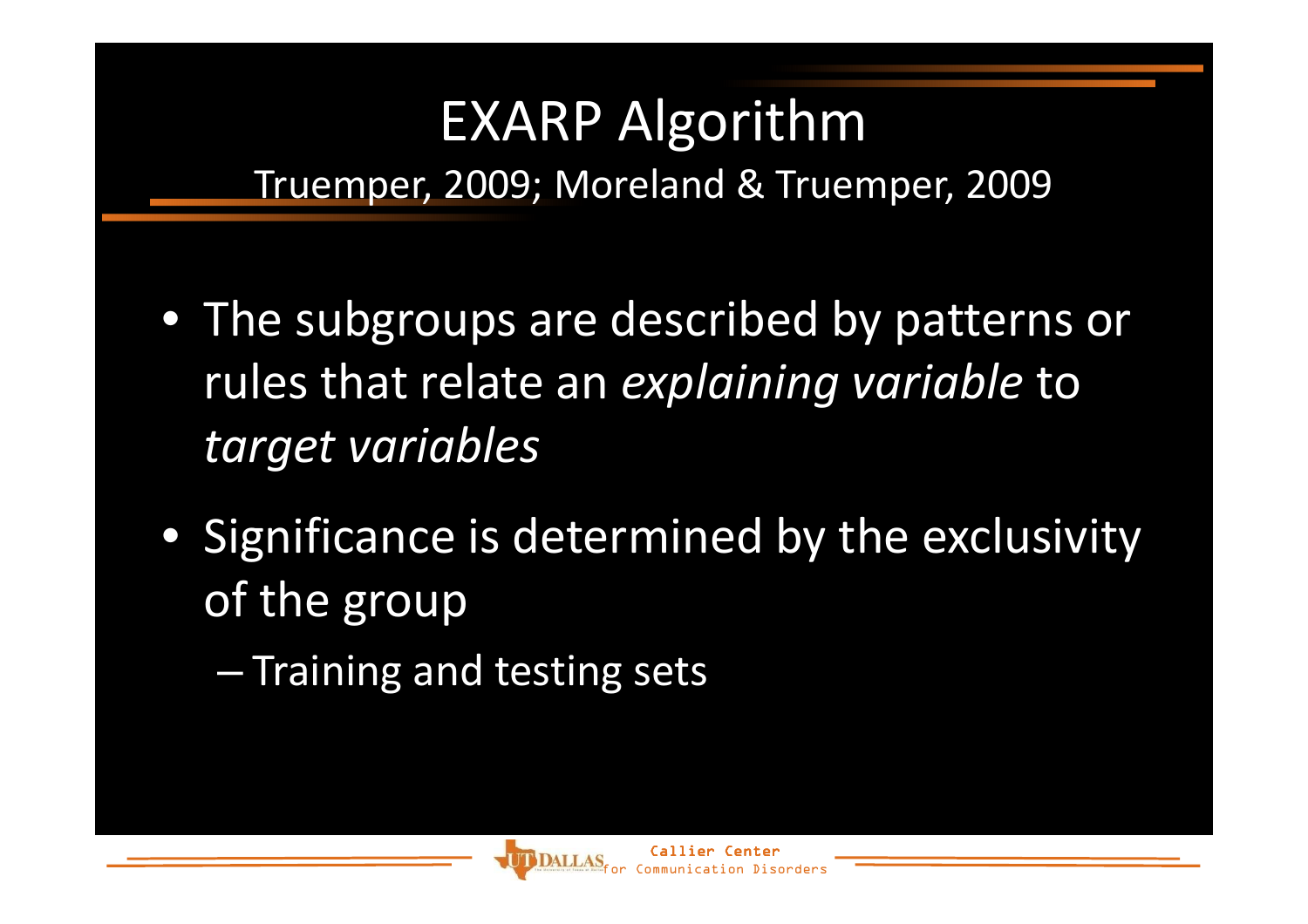## Goals of Subgroup Discovery

Our primary goal is to identify children who could be classified as *Motor Speech Disorder, Not Otherwise Specified (MSD-NOS)* on the SDCS

Additional benefits:

- –Target intervention goals
- –Predict prognosis
- –Refine phenotypes for genetic studies

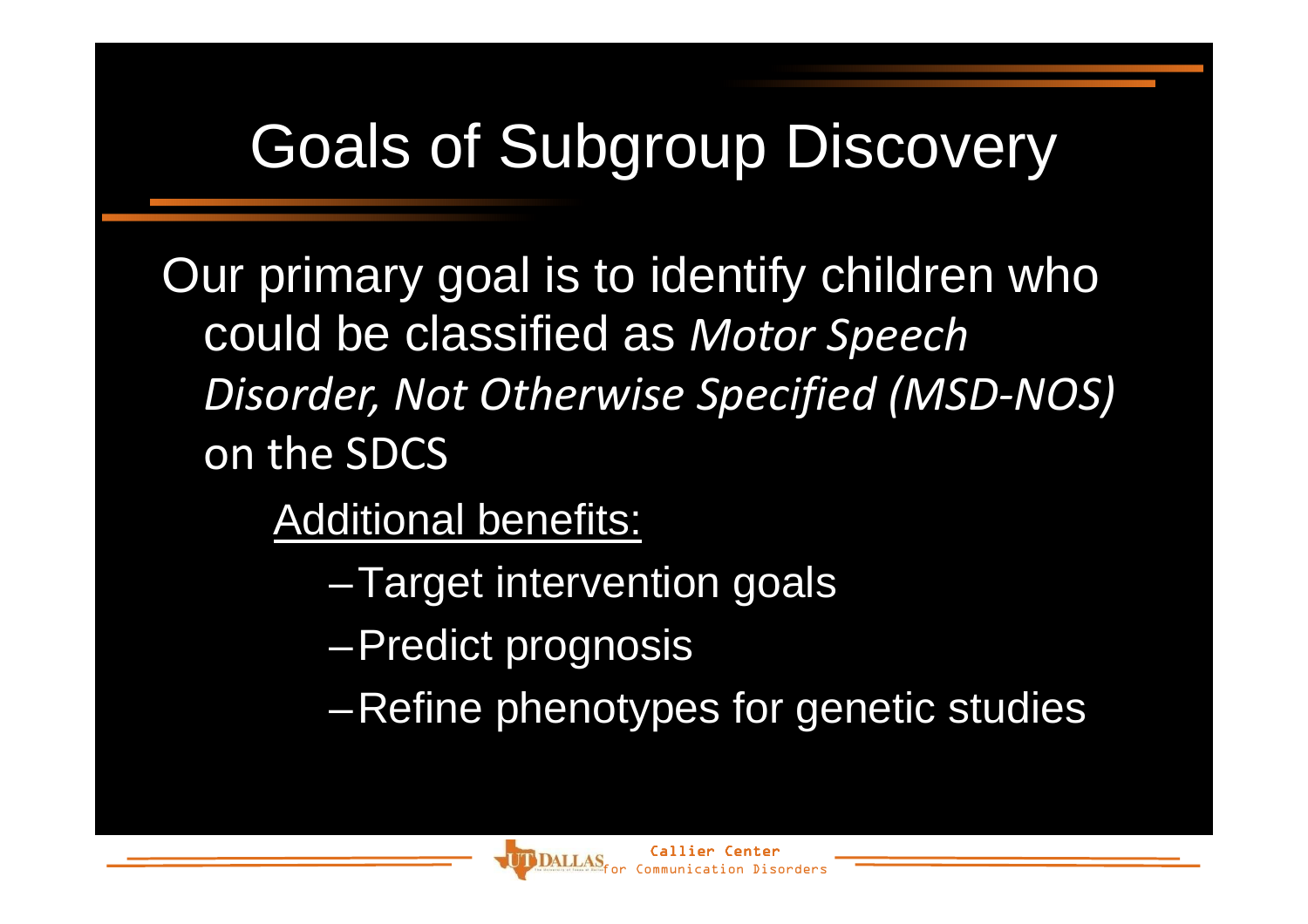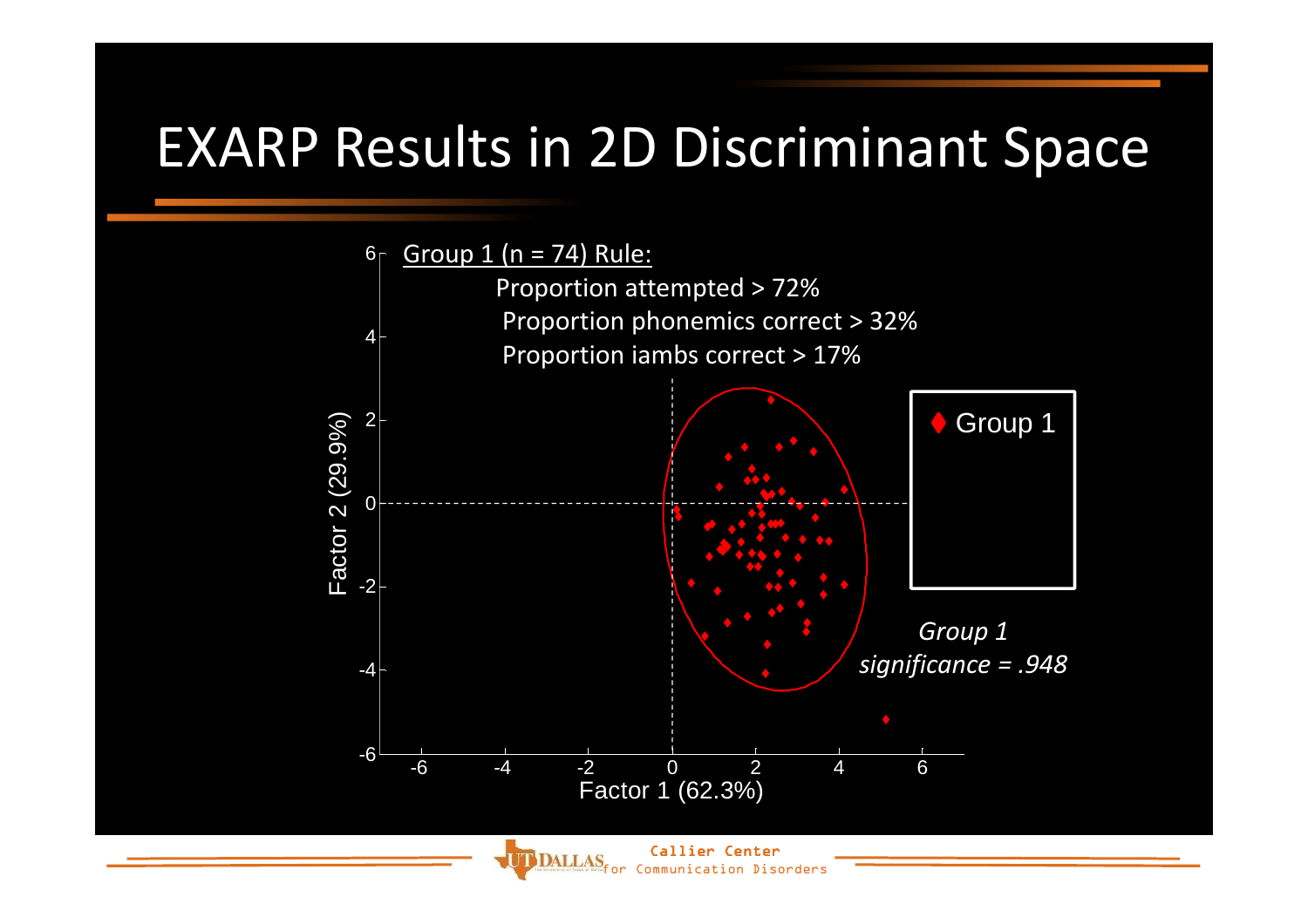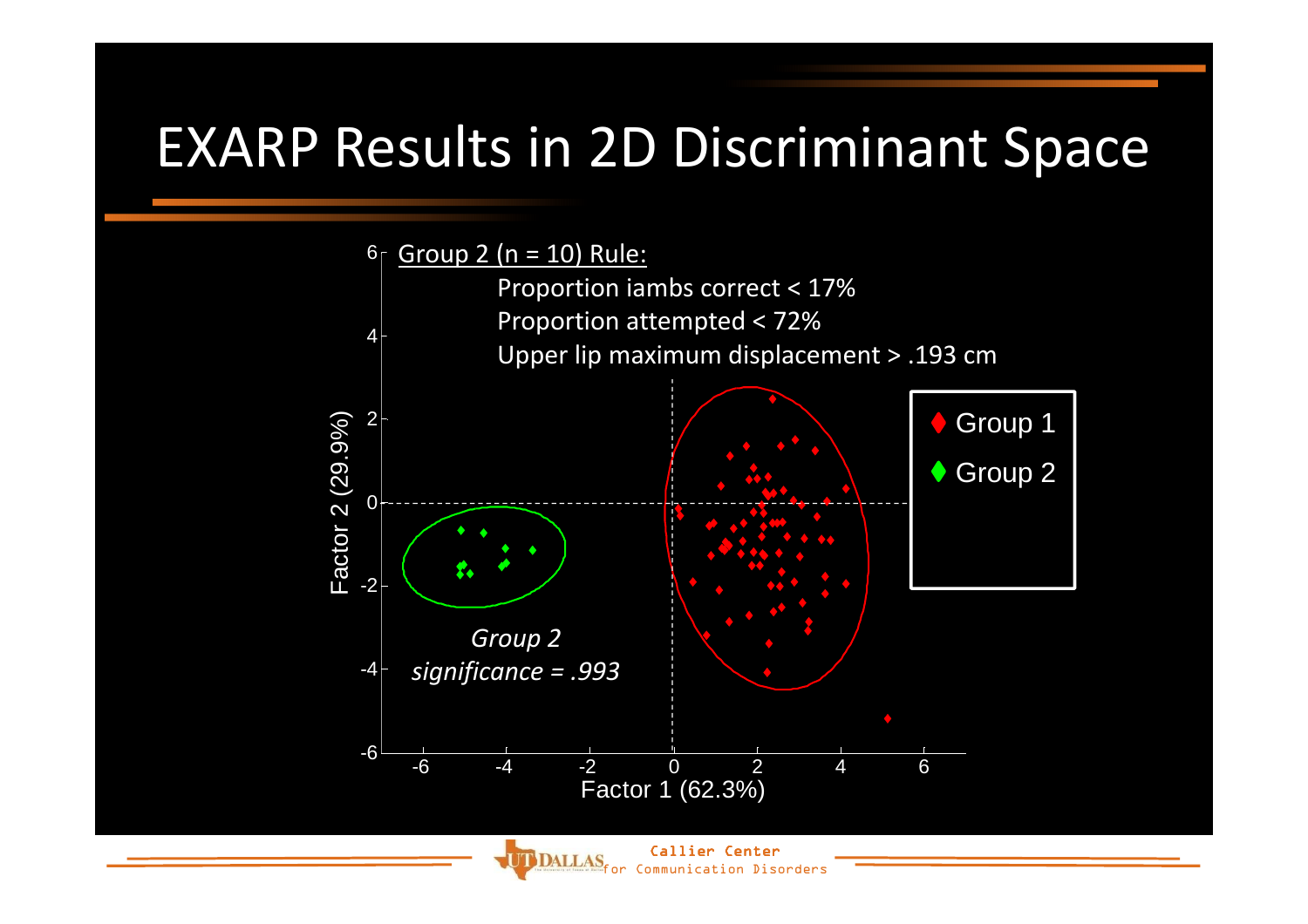

**Callier Center**<br>for Communication Disorders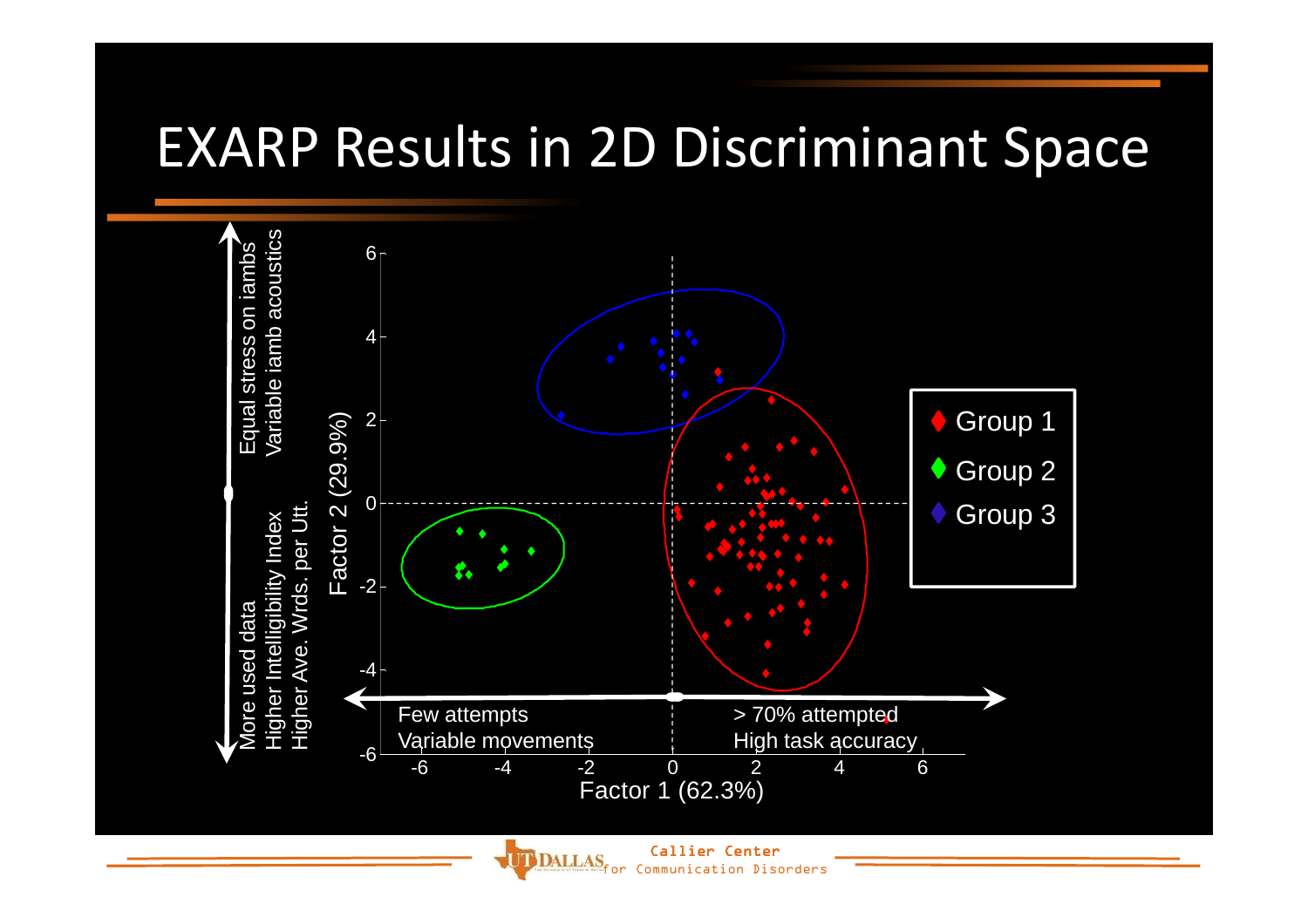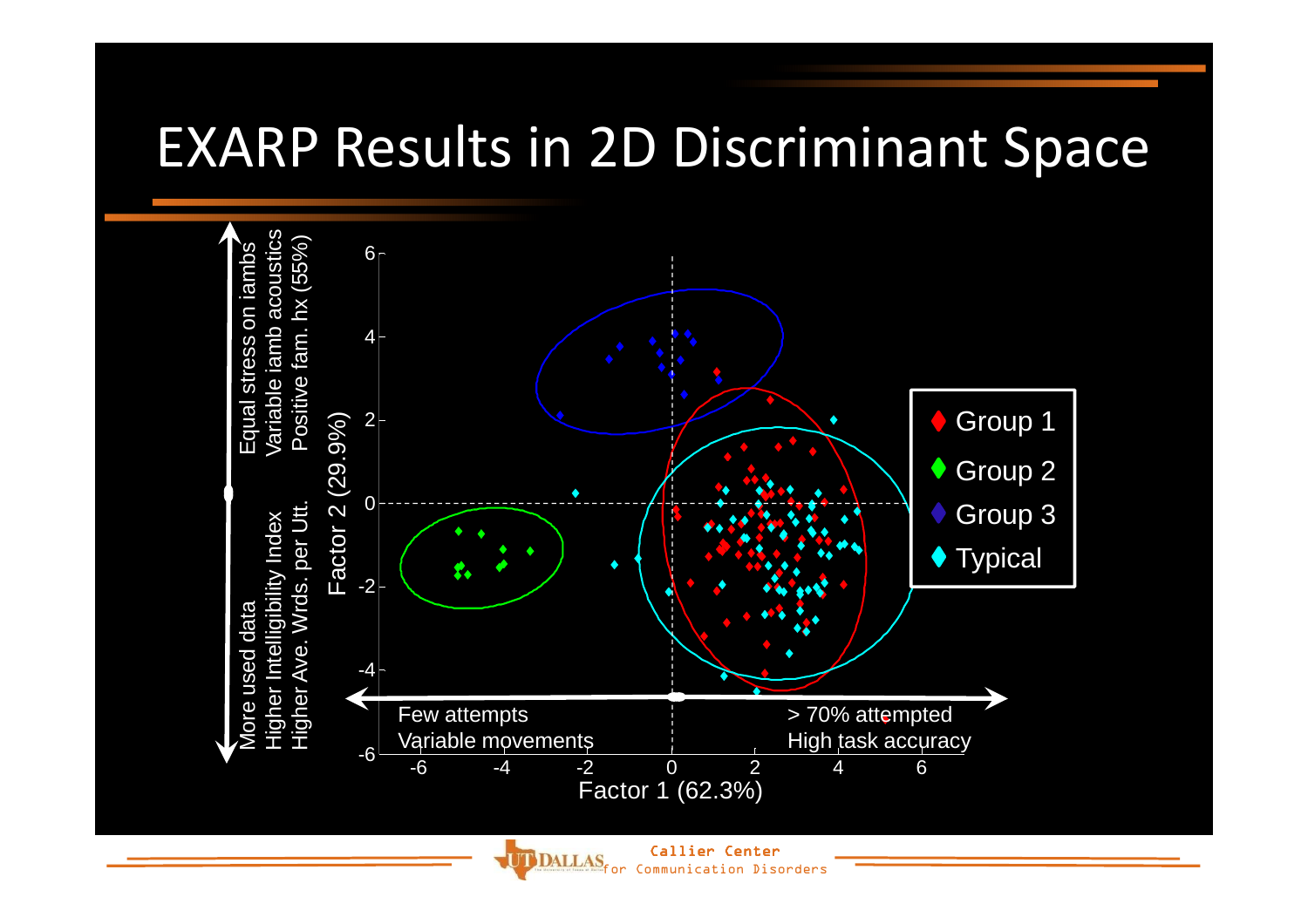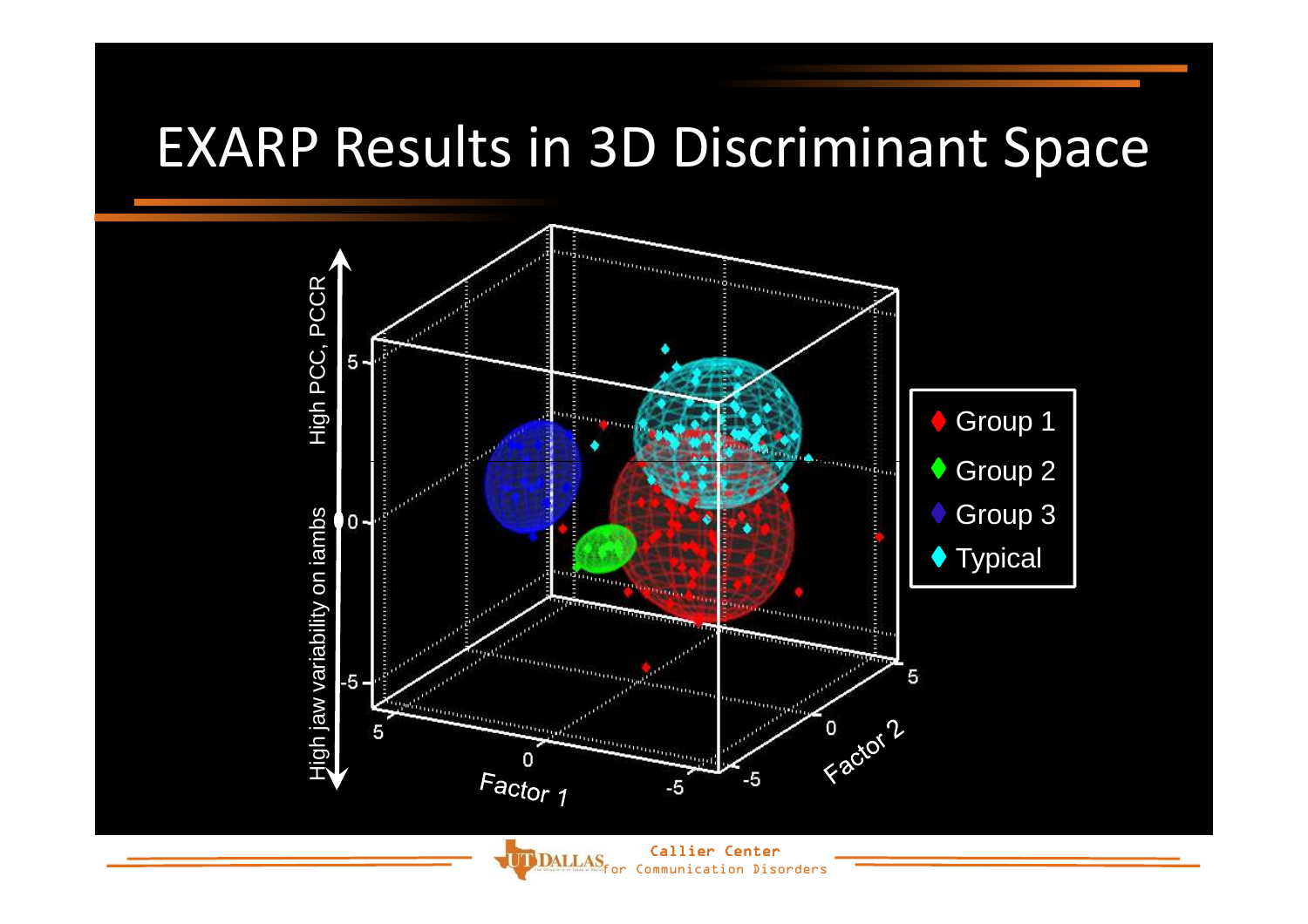Group 1, 76% of the sample, is similar to children with typical development, except for lower PCC and PCCR

- **Hart Communication**  $-$  Can be identified by
	- willingness to complete tasks
	- phonemic accuracy on simple imitation
	- ability to imitate iambic stress
- **Hart Communication**  95% likelihood of finding a similar group in another sample of this population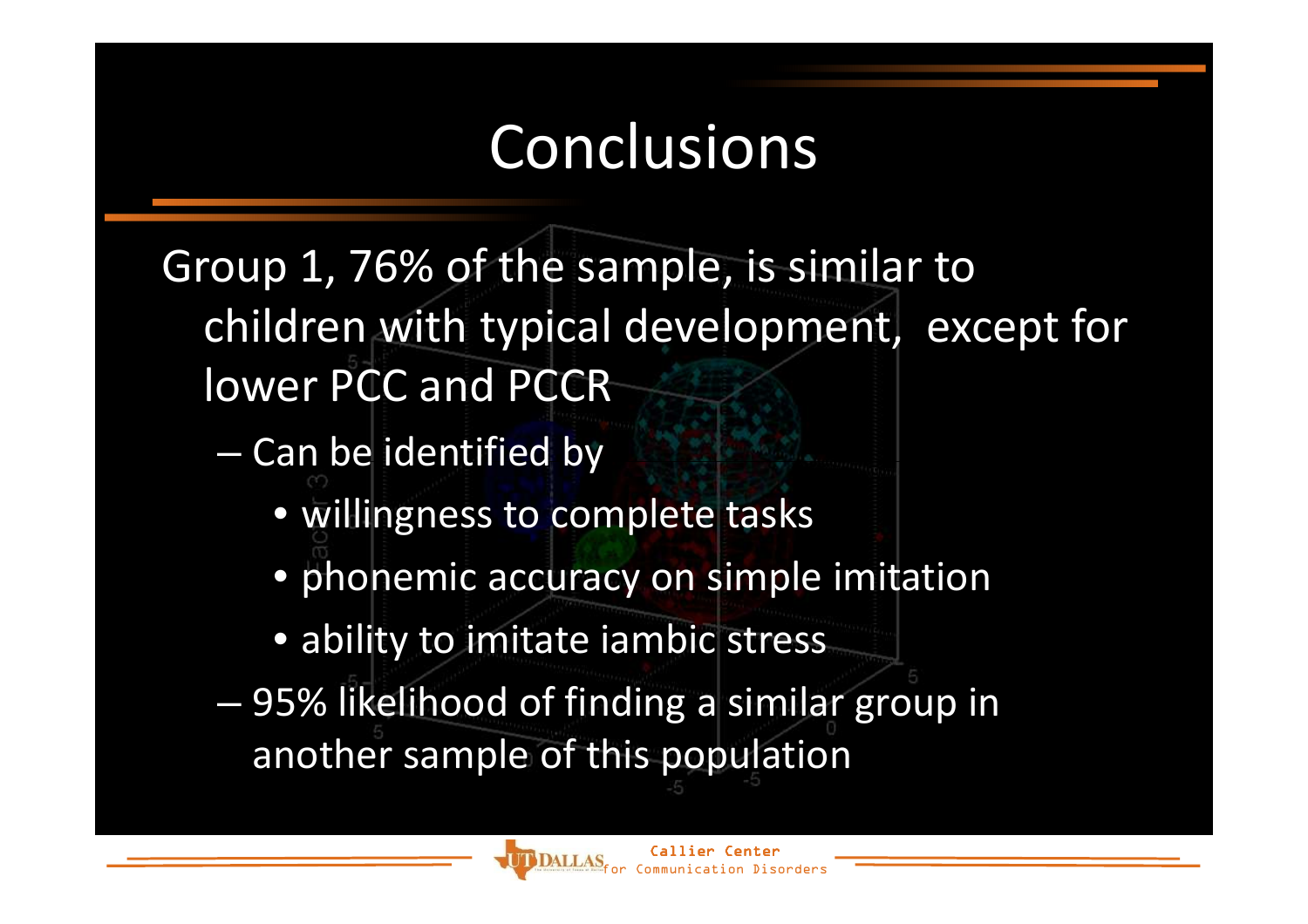Group 2, 10% of the sample, had high movement variability in the upper lip and jaw during speech tasks

- – $-$  Can be identified by
	- few attempts
	- poor imitation of iambic stress
- – 99% likelihood of finding a similar group in another sample of this population

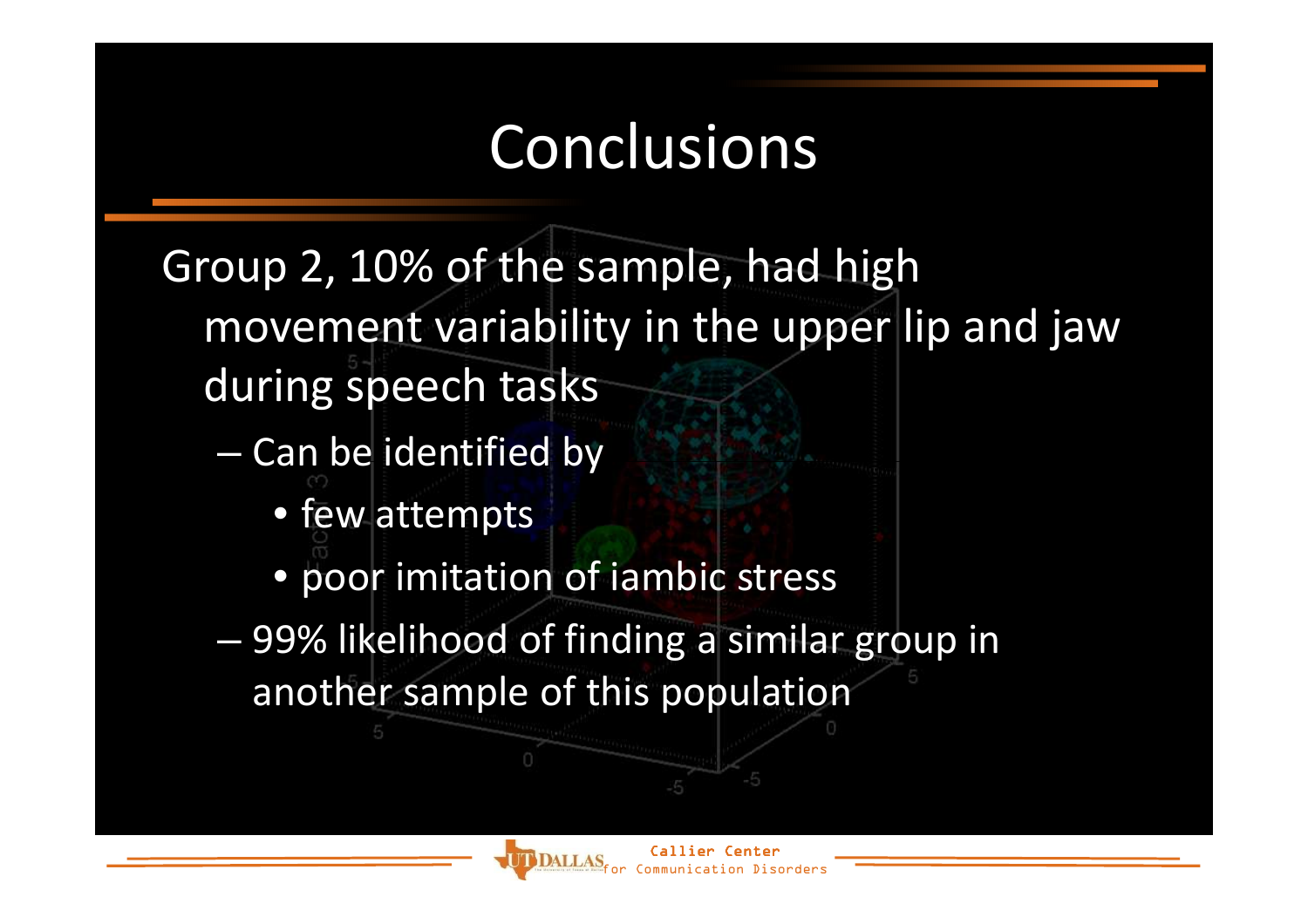Group 3, 13% of the sample, is similar to Group 2, but with poorer expressive language function

- –- Not identified by EXARP, but was remaining after ID of Groups 1 & 2
	- Equal stress on iambs
	- Variable acoustic marking of stress
	- Low expressive language function

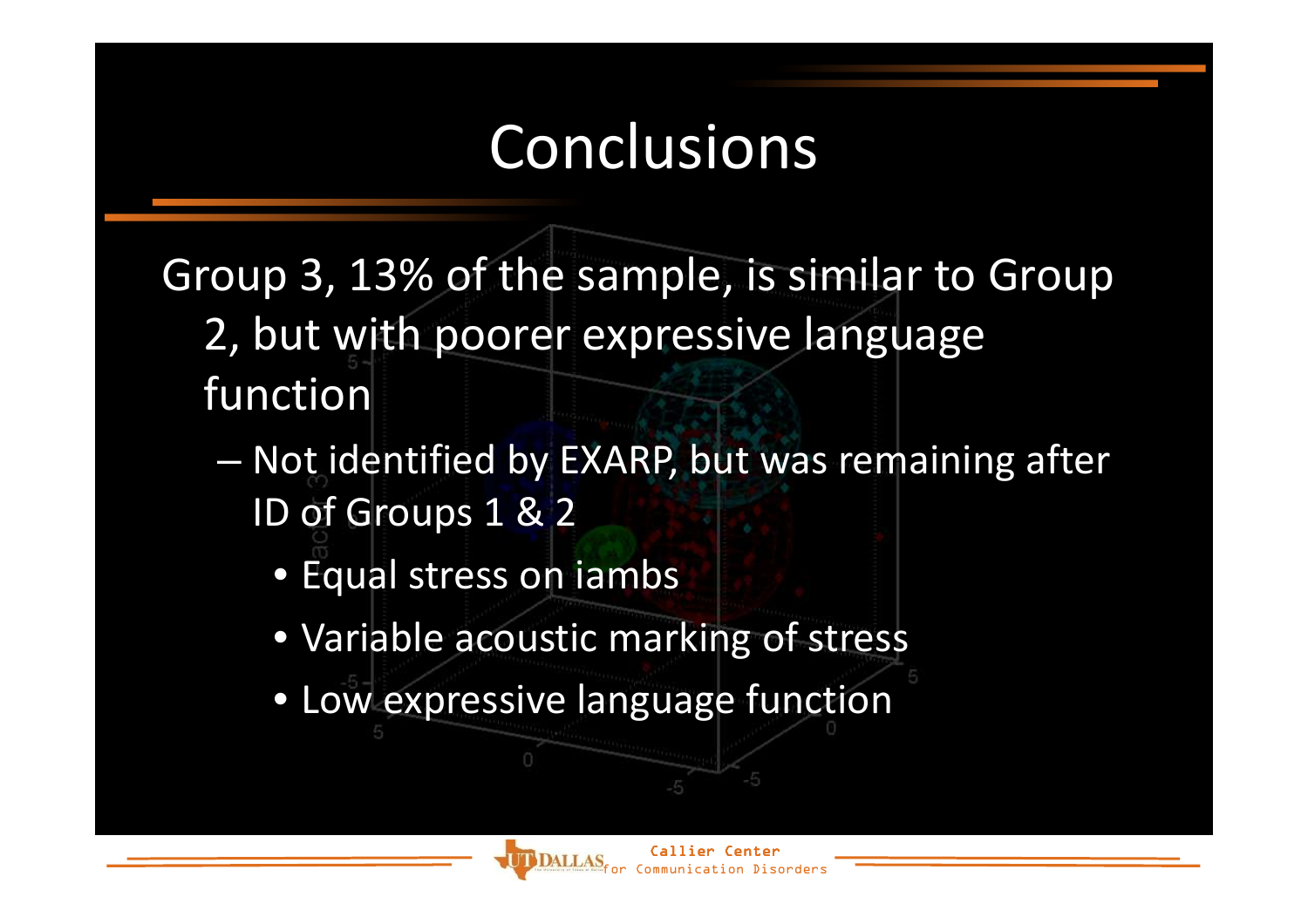Propose that Group 2 fits the classification *Motor Speech Disorder, Not Otherwise Specified* on the SDCS.

#### Possible behavioral hallmarks of children with MSD-NOS

- Low proportion of task attempts
- Low phonemic accuracy on simple bisyllables
- Poor imitation iambic stress

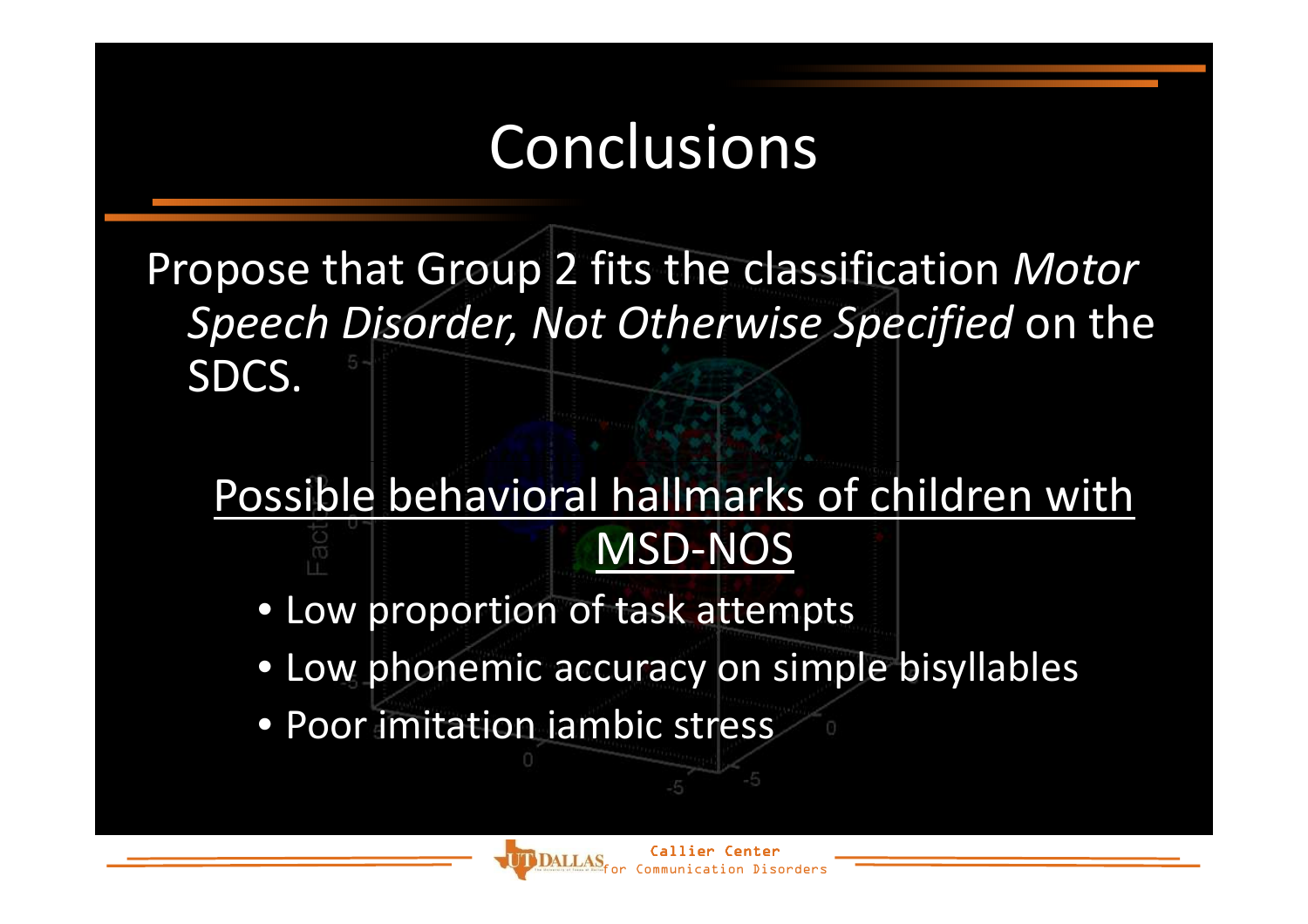### Acknowledgments

Funding: NIDCD R01 DC00822

Hervé Abdi

Greg Lee

Lakshmi Venkatesh

Michelle Yee

Kristie Spencer

Data Acquisition Laboratory in the Center for Research on Acquired and Neurologic Communication Disorders in Children at Children's Hospital of Pittsburgh

Heather Leavy Rusiewicz, Tammy Nash, Jill Brady, Dayna Pitcairn

Developmental Speech Physiology Lab at the University of Washington

Yumi Sumida, Alyssa Mosely, Jeanette Wu, Jenny Morus, Kelsey Moore, Mary Reeves, Nicholas Moon, Dennis Tang, Adam Politis, Andrea Kettler, Laura Worthen

Katie Moreland

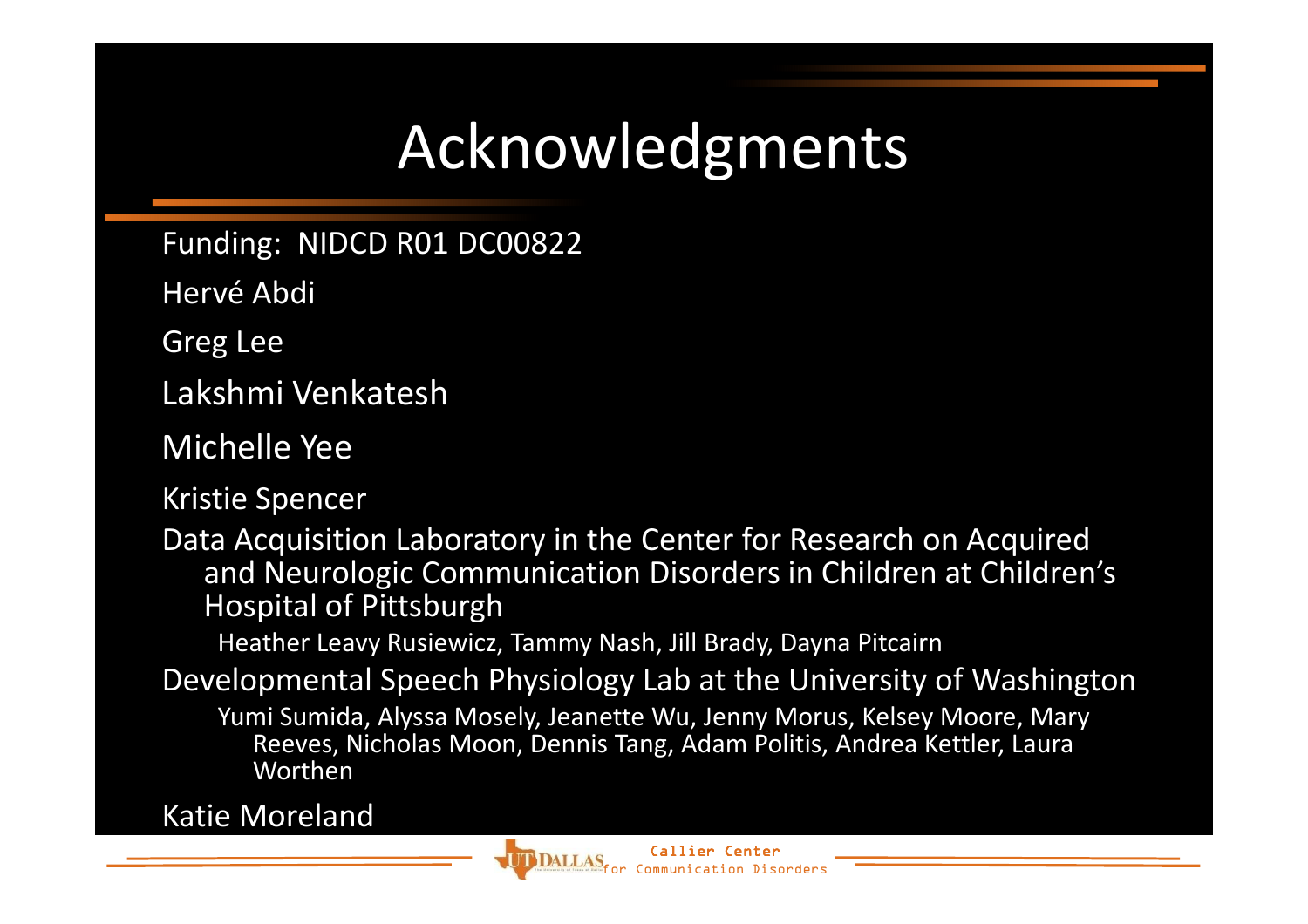### References

- K. Truemper, "Improved Comprehensibility and Reliabity of Explanations via Restricted Halfspace Discretization,'' Proceedings of International Conference on Machine Learning and Data Mining (MLDM 2009) (2009) 1--15.
- K. Moreland and K. Truemper, "Discretization of Target Attributes for Subgroup Discovery,'' Proceedings of International Conference on Machine Learning and Data Mining (MLDM 2009) (2009) 44-52.

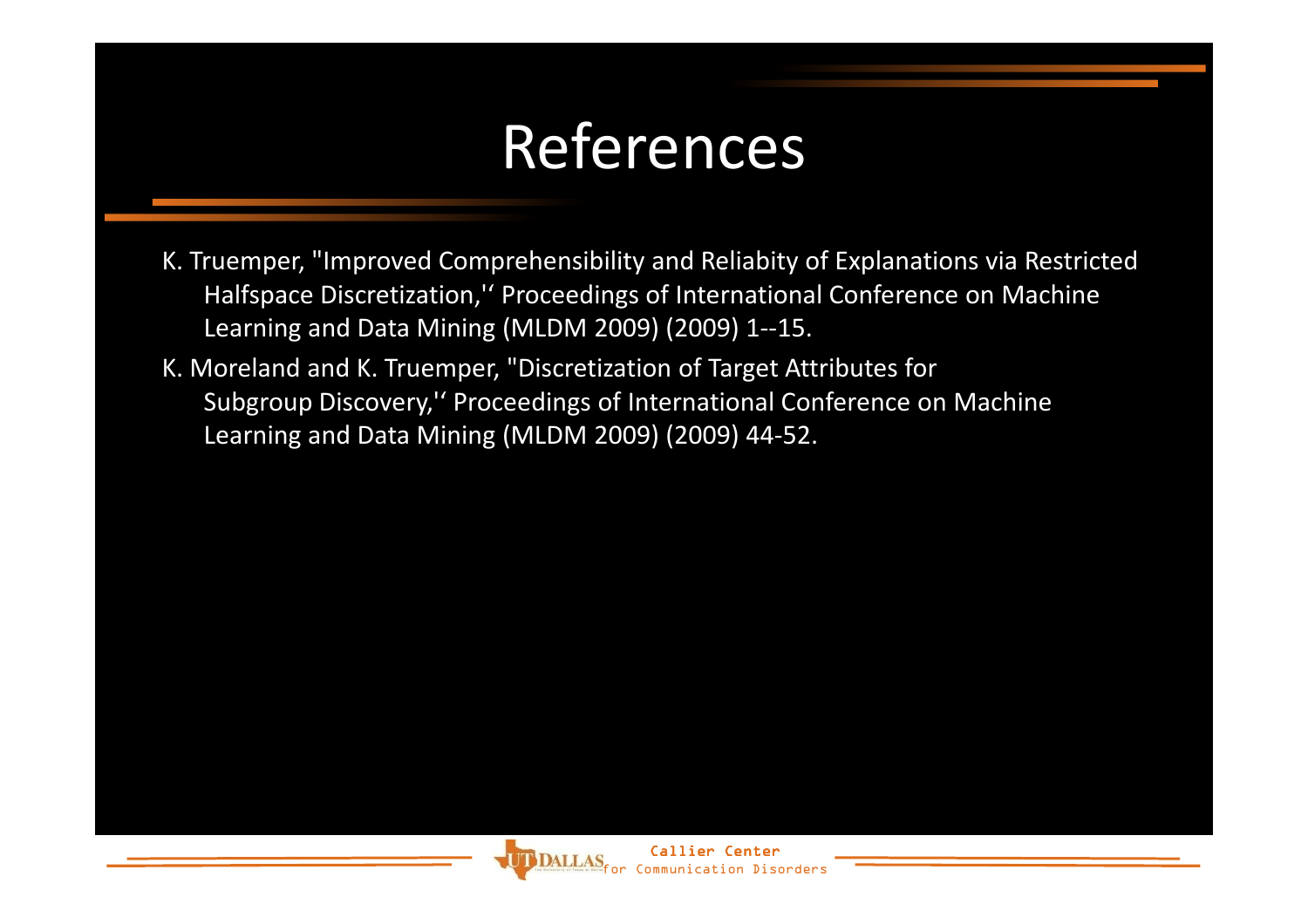Discretization: For each variable (*attribute*) a cutpoint is identified; The precision of this point is established by comparing it to alternate random processes. For instance, values above this point form a cohesive group, but not all values below this point can necessarily be excluded– there are middle points that supply some uncertainty or that cannot be definitively classified after comparison to random processes.

Alternate Random Processes: May make unimportant contrasts seem important; Use these as benchmarks against which to compare discretization results

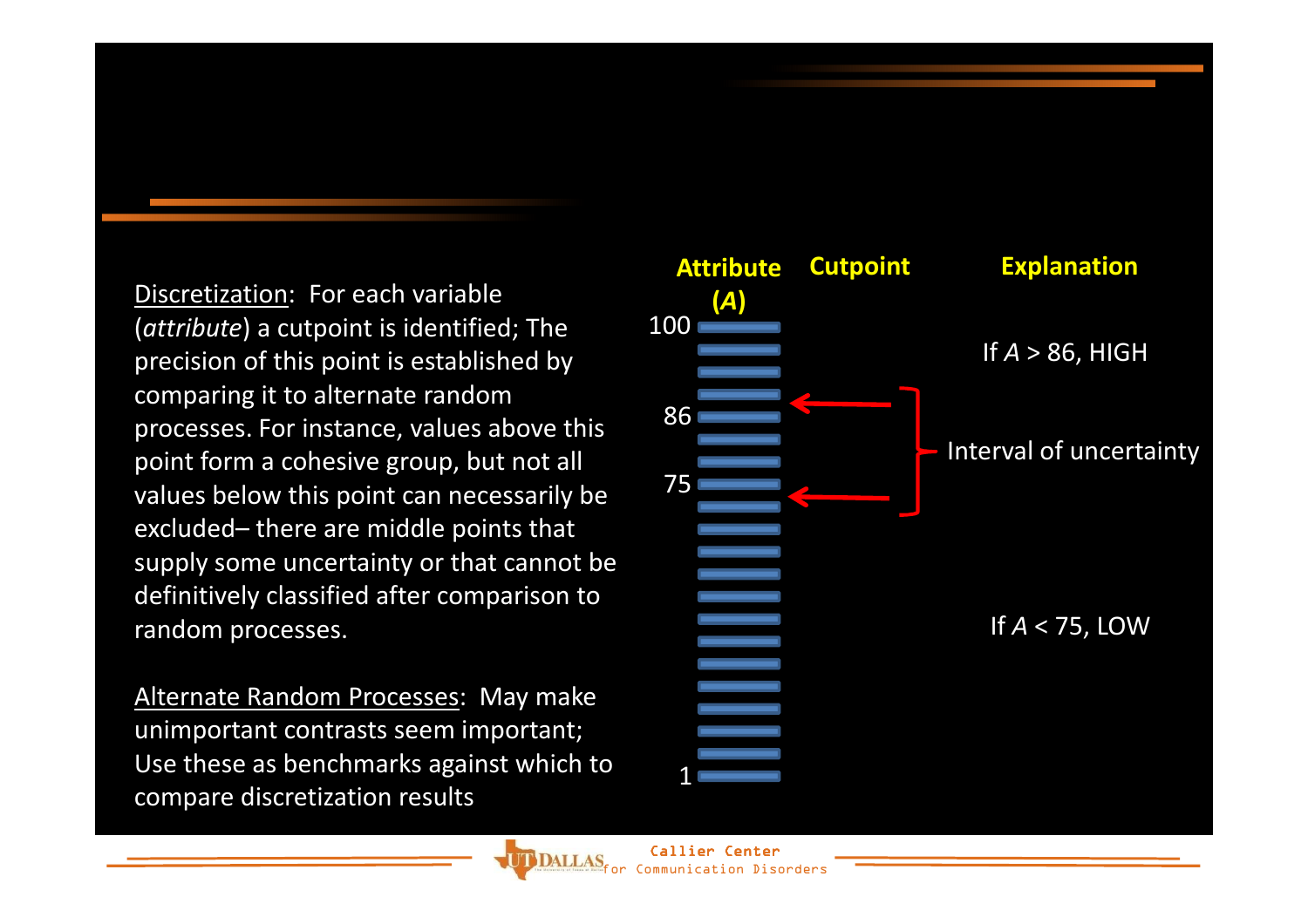